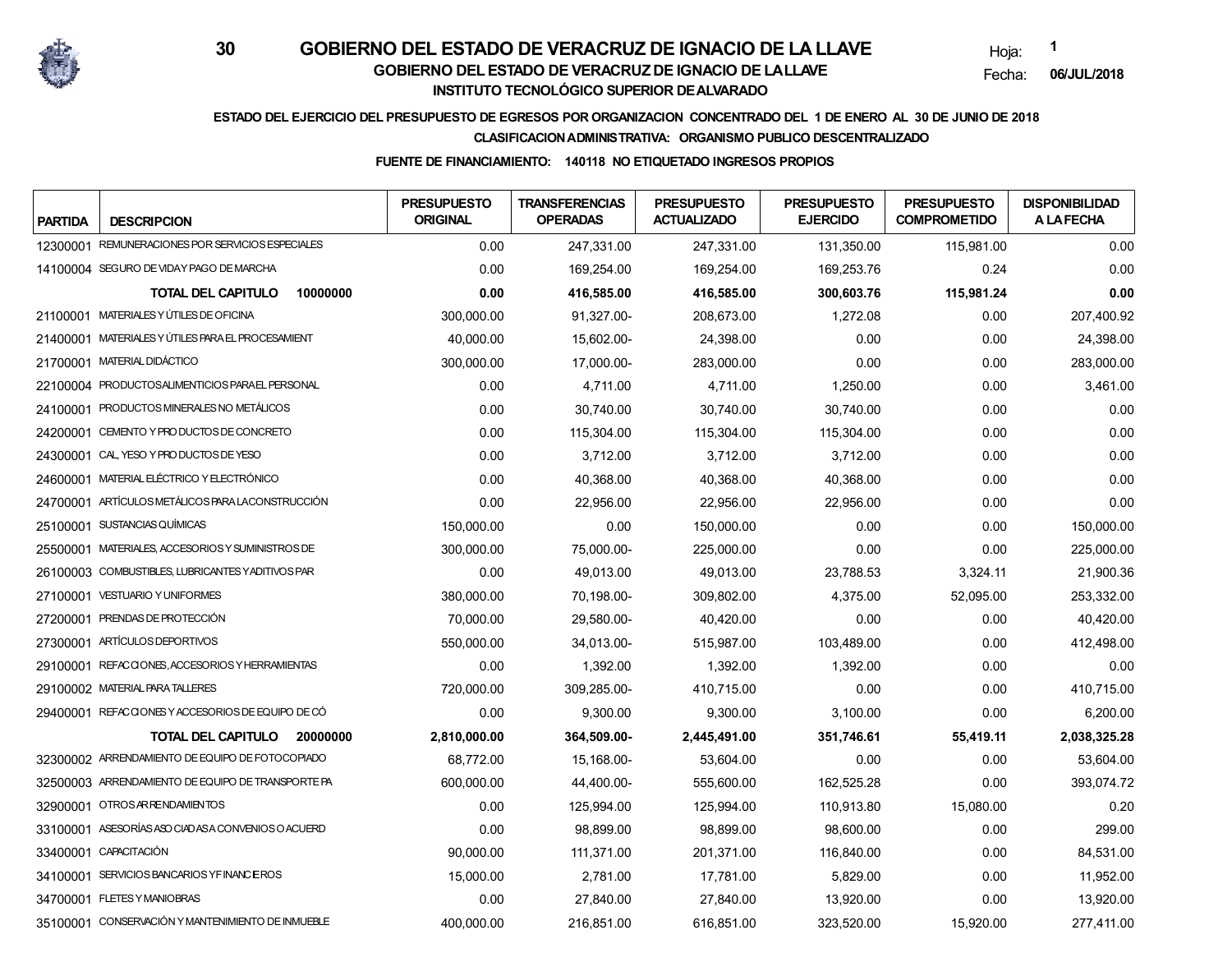

Hoja:**2**

Fecha:**06/JUL/2018**

## **ESTADO DEL EJERCICIO DEL PRESUPUESTO DE EGRESOS POR ORGANIZACION CONCENTRADO DEL 1 DE ENERO AL 30 DE JUNIO DE 2018**

#### **CLASIFICACION ADMINISTRATIVA: ORGANISMO PUBLICO DESCENTRALIZADO**

### **FUENTE DE FINANCIAMIENTO: 140118 NO ETIQUETADO INGRESOS PROPIOS**

| <b>PARTIDA</b>    | <b>DESCRIPCION</b>                          | <b>PRESUPUESTO</b><br><b>ORIGINAL</b> | <b>TRANSFERENCIAS</b><br><b>OPERADAS</b> | <b>PRESUPUESTO</b><br><b>ACTUALIZADO</b> | <b>PRESUPUESTO</b><br><b>EJERCIDO</b> | <b>PRESUPUESTO</b><br><b>COMPROMETIDO</b> | <b>DISPONIBILIDAD</b><br><b>ALAFECHA</b> |
|-------------------|---------------------------------------------|---------------------------------------|------------------------------------------|------------------------------------------|---------------------------------------|-------------------------------------------|------------------------------------------|
| 36100003          | OTROS GASTOS DE PUBLICACIÓN, DIFUSIÓN E     | 0.00                                  | 81,349.00                                | 81,349.00                                | 79,748.00                             | 1,600.45                                  | 0.55                                     |
| 37200001          | PASAJES NACIONALES A SERVIDORES PÚBLICOS    | 0.00                                  | 22,063.00                                | 22,063.00                                | 7,177.00                              | 1,952.30                                  | 12,933.70                                |
| 37500001          | VIÁTICOS NACIONALES A SERVIDORES PÚBLICOS   | 0.00                                  | 123,427.00                               | 123,427.00                               | 101,045.90                            | 326.80                                    | 22,054.30                                |
| 37900001          | <b>TRASLADOS LOCALES</b>                    | 0.00                                  | 2,430.00                                 | 2,430.00                                 | 1,497.00                              | 0.00                                      | 933.00                                   |
| 38200001          | <b>ESPECTÁCULOS CULTURALES</b>              | 50,000.00                             | 7,450.00-                                | 42,550.00                                | 0.00                                  | 0.00                                      | 42,550.00                                |
|                   | 38200002 ACTIVIDADES CÍVICAS Y FESTIVIDADES | 0.00                                  | 22,915.00                                | 22,915.00                                | 0.00                                  | 0.00                                      | 22,915.00                                |
| 38300001          | CONGRESOS Y CONVENCIONES                    | 1,103,500.00                          | 389,821.00-                              | 713,679.00                               | 62,960.00                             | 0.00                                      | 650,719.00                               |
| 39200001          | OTROS IMPUESTOS, DERECHOS Y CUOTAS          | 695,864.00                            | 174,172.00                               | 870,036.00                               | 203,472.40                            | 174,899.00                                | 491,664.60                               |
|                   | <b>TOTAL DEL CAPITULO</b><br>30000000       | 3,023,136.00                          | 553,253.00                               | 3,576,389.00                             | 1,288,048.38                          | 209,778.55                                | 2,078,562.07                             |
| 51500001          | <b>BIENES INFORMÁTICOS</b>                  | 425,004.00                            | 106,251.00-                              | 318,753.00                               | 0.00                                  | 0.00                                      | 318,753.00                               |
|                   | 52900003 MUEBLES ESCOLARES                  | 332,150.00                            | 0.00                                     | 332,150.00                               | 0.00                                  | 0.00                                      | 332,150.00                               |
| 54100003          | VEHÍCULOS TERRESTRES PARA SERVICIOS ADMI    | 350,000.00                            | 42,960.00-                               | 307,040.00                               | 0.00                                  | 0.00                                      | 307,040.00                               |
| 56400001          | SISTEMAS DE AR EACONDICIONADO, CALEFACC     | 120,000.00                            | 0.00                                     | 120,000.00                               | 0.00                                  | 0.00                                      | 120,000.00                               |
| 56700001          | MAQUINARIAY EQUIPO PARATALLERES             | 700,008.00                            | 160,002.00-                              | 540,006.00                               | 0.00                                  | 0.00                                      | 540,006.00                               |
| 59100001 SOFTWARE |                                             | 210,000.00                            | 0.00                                     | 210,000.00                               | 0.00                                  | 0.00                                      | 210,000.00                               |
|                   | <b>TOTAL DEL CAPITULO</b><br>50000000       | 2,137,162.00                          | 309,213.00-                              | 1,827,949.00                             | 0.00                                  | 0.00                                      | 1,827,949.00                             |
|                   | 62200001 EDIFICACIÓN NO HABITACIONAL        | 2,703,384.00                          | 296,116.00-                              | 2,407,268.00                             | 0.00                                  | 0.00                                      | 2,407,268.00                             |
|                   | <b>TOTAL DEL CAPITULO</b><br>60000000       | 2,703,384.00                          | 296,116.00-                              | 2,407,268.00                             | 0.00                                  | 0.00                                      | 2,407,268.00                             |
|                   | <b>TOTAL FUENTE FINANCIAMIENTO</b>          | 10,673,682.00                         | 0.00                                     | 10,673,682.00                            | 1,940,398.75                          | 381,178.90                                | 8,352,104.35                             |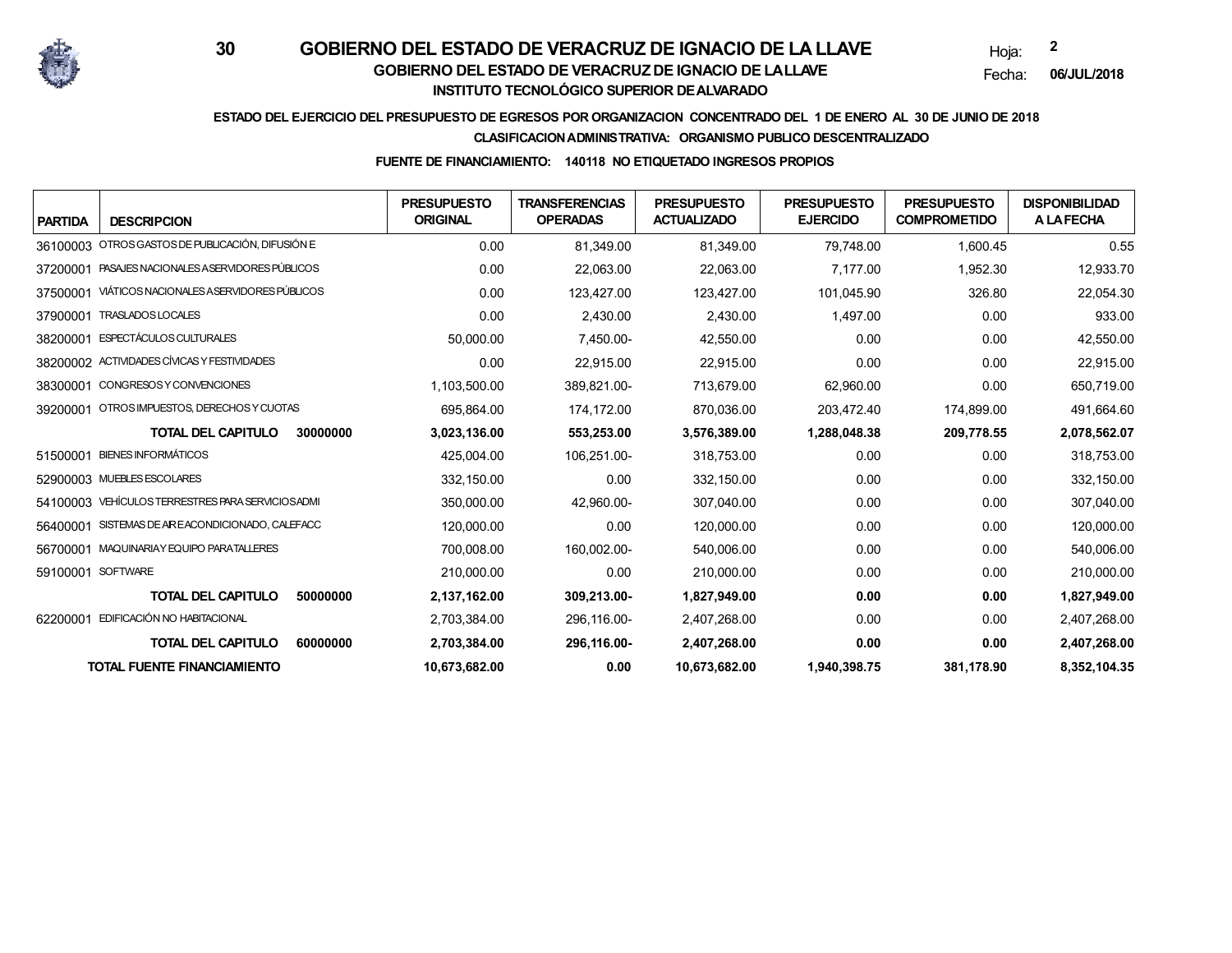

Hoja:**3**

Fecha:**06/JUL/2018**

## **ESTADO DEL EJERCICIO DEL PRESUPUESTO DE EGRESOS POR ORGANIZACION CONCENTRADO DEL 1 DE ENERO AL 30 DE JUNIO DE 2018**

### **CLASIFICACION ADMINISTRATIVA: ORGANISMO PUBLICO DESCENTRALIZADO**

### **FUENTE DE FINANCIAMIENTO: 150118 NO ETIQUETADO FEDERAL**

| <b>PARTIDA</b>     | <b>DESCRIPCION</b>                                | <b>PRESUPUESTO</b><br><b>ORIGINAL</b> | <b>TRANSFERENCIAS</b><br><b>OPERADAS</b> | <b>PRESUPUESTO</b><br><b>ACTUALIZADO</b> | <b>PRESUPUESTO</b><br><b>EJERCIDO</b> | <b>PRESUPUESTO</b><br><b>COMPROMETIDO</b> | <b>DISPONIBILIDAD</b><br><b>ALAFECHA</b> |
|--------------------|---------------------------------------------------|---------------------------------------|------------------------------------------|------------------------------------------|---------------------------------------|-------------------------------------------|------------------------------------------|
|                    | 11300001 SUELDOSY SALARIOS                        | 0.00                                  | 5,288,697.00                             | 5,288,697.00                             | 5,281,353.09                          | 7.343.91                                  | 0.00                                     |
|                    | 12300001 REMUNERACIONES POR SERVICIOS ESPECIALES  | 0.00                                  | 1,277,902.00                             | 1,277,902.00                             | 1,257,995.22                          | 19,906.78                                 | 0.00                                     |
|                    | 13200002 GRATIFICACIÓN ANUAL                      | 0.00                                  | 21,849.00                                | 21,849.00                                | 19,250.19                             | 2,598.81                                  | 0.00                                     |
|                    | 13200003 PRIMA VACACIONAL                         | 0.00                                  | 227,240.00                               | 227,240.00                               | 226,614.71                            | 625.29                                    | 0.00                                     |
|                    | 14100001 INSTITUTO MEXICANO DEL SEG URO SOCIAL    | 0.00                                  | 459,102.00                               | 459,102.00                               | 459,100.31                            | 1.69                                      | 0.00                                     |
| 14200002 INFONAVIT |                                                   | 0.00                                  | 110,529.00                               | 110,529.00                               | 110,528.16                            | 0.84                                      | 0.00                                     |
|                    | 14300001 SISTEMA DEAHORRO PARA EL RETIRO          | 0.00                                  | 401,827.00                               | 401,827.00                               | 401,826.27                            | 0.73                                      | 0.00                                     |
|                    | 15100001 CUOTAS PARAEL FONDO DEAHORROY FONDO D    | 0.00                                  | 72,961.00                                | 72,961.00                                | 71,974.65                             | 986.35                                    | 0.00                                     |
|                    | 15400002 AYUDA PARA LENTES YAPARATOS ORTOPÉDICOS  | 0.00                                  | 182,500.00                               | 182,500.00                               | 180,000.00                            | 2,500.00                                  | 0.00                                     |
|                    | 15400003 MATERIAL DIDÁCTICO                       | 0.00                                  | 128,882.00                               | 128,882.00                               | 128,648.82                            | 233.18                                    | 0.00                                     |
| 15400004 DESPENSA  |                                                   | 0.00                                  | 1,042,330.00                             | 1,042,330.00                             | 1,041,334.22                          | 995.78                                    | 0.00                                     |
|                    | 15400011 CANASTILLAMATERNAL                       | 0.00                                  | 3.000.00                                 | 3,000.00                                 | 3,000.00                              | 0.00                                      | 0.00                                     |
|                    | 15400013 SERVICIO DE GUARDERÍAS                   | 0.00                                  | 9,500.00                                 | 9,500.00                                 | 9,500.00                              | 0.00                                      | 0.00                                     |
|                    | 15400031 GRATIFICACIÓN                            | 0.00                                  | 25,086.00                                | 25,086.00                                | 19,656.90                             | 5,429.10                                  | 0.00                                     |
|                    | 17100001 ESTÍMULO POR ANTIGÜEDAD                  | 0.00                                  | 70,213.00                                | 70,213.00                                | 64,590.00                             | 5,623.00                                  | 0.00                                     |
|                    | 17100002 ESTÍMULO POR LICENCIATURA                | 0.00                                  | 34,008.00                                | 34,008.00                                | 30,003.59                             | 4,004.41                                  | 0.00                                     |
|                    | 17100008 ESTÍMULO POR PRODUCTIVIDAD               | 0.00                                  | 461,031.00                               | 461,031.00                               | 461,030.40                            | 0.60                                      | 0.00                                     |
|                    | <b>TOTAL DEL CAPITULO</b><br>10000000             | 0.00                                  | 9,816,657.00                             | 9,816,657.00                             | 9,766,406.53                          | 50,250.47                                 | $0.00 -$                                 |
|                    | 21100001 MATERIALES Y ÚTILES DE OFICINA           | 0.00                                  | 233,314.00                               | 233,314.00                               | 223,483.62                            | 9,827.85                                  | 2.53                                     |
|                    | 21200001 MATERIALES Y ÚTILES DE IMPRESIÓN Y REPRO | 0.00                                  | 129,380.00                               | 129,380.00                               | 129,378.99                            | 0.00                                      | 1.01                                     |
|                    | 21400001 MATERIALES Y ÚTILES PARA EL PROCESAMIENT | 0.00                                  | 72,968.00                                | 72,968.00                                | 72,967.12                             | 0.00                                      | 0.88                                     |
|                    | 21600001 MATERIAL DE LIMPIEZA                     | 0.00                                  | 400,296.00                               | 400,296.00                               | 400,294.14                            | 0.00                                      | 1.86                                     |
|                    | 22100004 PRODUCTOSALIMENTICIOS PARAEL PERSONAL    | 0.00                                  | 96,056.00                                | 96,056.00                                | 91,641.47                             | 4,411.80                                  | 2.73                                     |
|                    | 22300001 UTENSILIOS PARA SERVICIO DEALIMENTACIÓN  | 0.00                                  | 3,507.00                                 | 3,507.00                                 | 3,506.60                              | 0.00                                      | 0.40                                     |
|                    | 24100001 PRODUCTOS MINERALES NO METÁLICOS         | 0.00                                  | 35,732.00                                | 35,732.00                                | 35,731.66                             | 0.00                                      | 0.34                                     |
|                    | 24200001 CEMENTO Y PRODUCTOS DE CONCRETO          | 0.00                                  | 83,411.00                                | 83,411.00                                | 79,967.28                             | 3,443.00                                  | 0.72                                     |
|                    | 24300001 CAL, YESO Y PRO DUCTOS DE YESO           | 0.00                                  | 716.00                                   | 716.00                                   | 715.34                                | 0.00                                      | 0.66                                     |
|                    | 24400001 MADERAY PRODUCTOS DE MADERA              | 0.00                                  | 13,600.00                                | 13,600.00                                | 0.00                                  | 0.00                                      | 13,600.00                                |
|                    | 24500001 VIDRIO Y PRODUCTOS DEVIDRIO              | 0.00                                  | 2,279.00                                 | 2,279.00                                 | 2,278.43                              | 0.00                                      | 0.57                                     |
|                    | 24600001 MATERIAL ELÉCTRICO Y ELECTRÓNICO         | 0.00                                  | 34,838.00                                | 34,838.00                                | 34,837.27                             | 0.00                                      | 0.73                                     |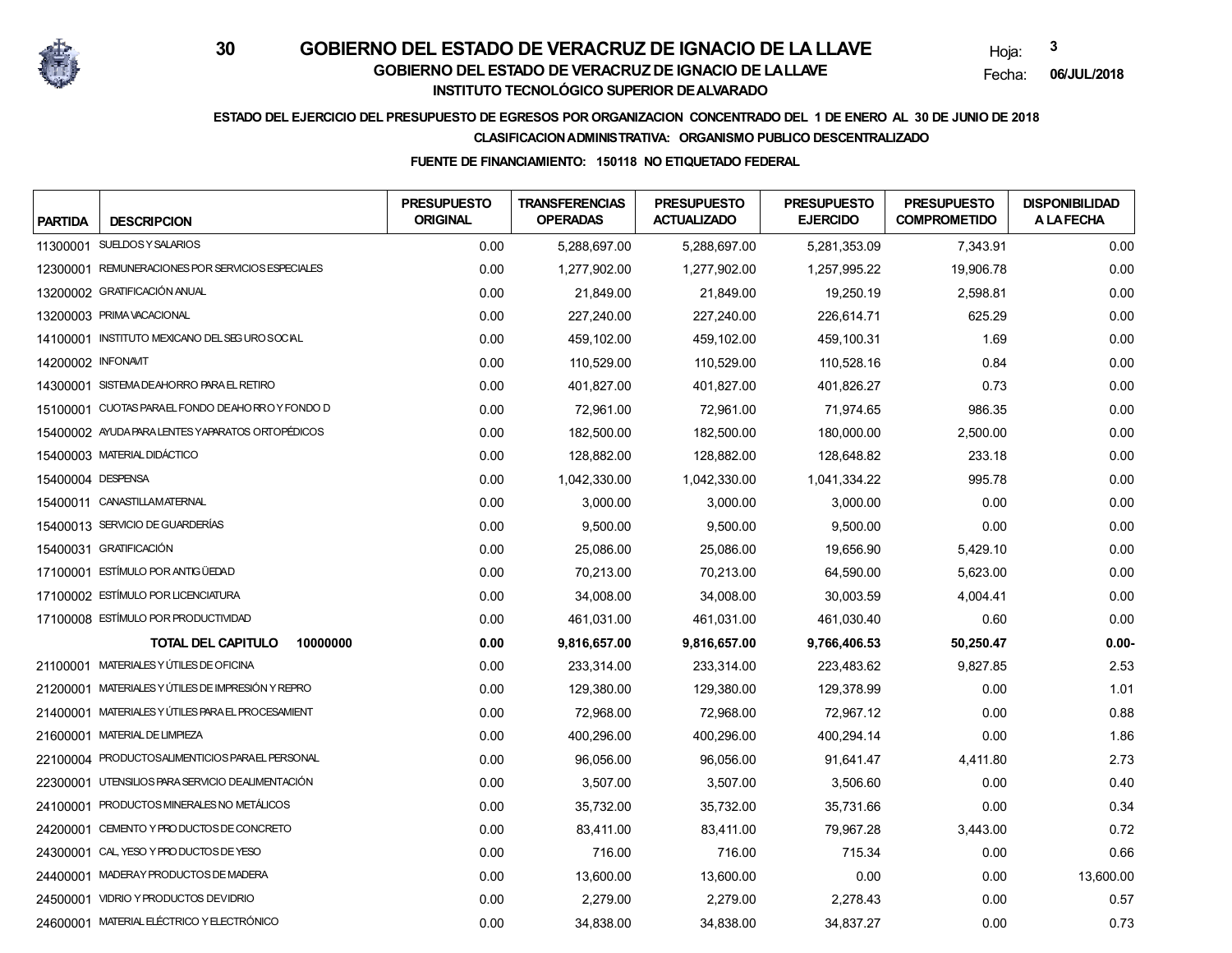

Hoja:**4**

Fecha:**06/JUL/2018**

## **ESTADO DEL EJERCICIO DEL PRESUPUESTO DE EGRESOS POR ORGANIZACION CONCENTRADO DEL 1 DE ENERO AL 30 DE JUNIO DE 2018**

#### **CLASIFICACION ADMINISTRATIVA: ORGANISMO PUBLICO DESCENTRALIZADO**

### **FUENTE DE FINANCIAMIENTO: 150118 NO ETIQUETADO FEDERAL**

| <b>PARTIDA</b>    | <b>DESCRIPCION</b>                                 | <b>PRESUPUESTO</b><br><b>ORIGINAL</b> | <b>TRANSFERENCIAS</b><br><b>OPERADAS</b> | <b>PRESUPUESTO</b><br><b>ACTUALIZADO</b> | <b>PRESUPUESTO</b><br><b>EJERCIDO</b> | <b>PRESUPUESTO</b><br><b>COMPROMETIDO</b> | <b>DISPONIBILIDAD</b><br><b>A LAFECHA</b> |
|-------------------|----------------------------------------------------|---------------------------------------|------------------------------------------|------------------------------------------|---------------------------------------|-------------------------------------------|-------------------------------------------|
|                   | 24700001 ARTÍCULOS METÁLICOS PARA LACONSTRUCCIÓN   | 0.00                                  | 157,157.00                               | 157, 157.00                              | 157,156.50                            | 0.00                                      | 0.50                                      |
|                   | 24800001 PLANTAS DE ORNATO                         | 0.00                                  | 28,642.00                                | 28,642.00                                | 28,641.01                             | 0.00                                      | 0.99                                      |
| 24900001 PINTURAS |                                                    | 0.00                                  | 192,983.00                               | 192,983.00                               | 188,982.52                            | 4,000.00                                  | 0.48                                      |
|                   | 25100001 SUSTANCIAS QUÍMICAS                       | 0.00                                  | 7,105.00                                 | 7,105.00                                 | 7,104.99                              | 0.00                                      | 0.01                                      |
|                   | 25200001 PLAGUICIDAS, ABONOSY FERTILIZANTES        | 0.00                                  | 960.00                                   | 960.00                                   | 960.00                                | 0.00                                      | 0.00                                      |
|                   | 25300001 MEDICINAS Y PRODUCTOS FARMACÉUTICOS       | 0.00                                  | 10,568.00                                | 10,568.00                                | 4,656.48                              | 589.02                                    | 5,322.50                                  |
|                   | 26100003 COMBUSTIBLES, LUBRICANTES YADITIVOS PAR   | 0.00                                  | 578,667.00                               | 578,667.00                               | 501,110.00                            | 67,886.23                                 | 9,670.77                                  |
|                   | 27100001 VESTUARIO Y UNIFORMES                     | 0.00                                  | 42,289.00                                | 42,289.00                                | 38,865.20                             | 3,423.00                                  | 0.80                                      |
| 27400001 TEXTILES |                                                    | 0.00                                  | 995.00                                   | 995.00                                   | 994.79                                | 0.00                                      | 0.21                                      |
|                   | 29100001 REFACCIONES, ACCESORIOS Y HERRAMIENTAS    | 0.00                                  | 50,037.00                                | 50,037.00                                | 38,186.80                             | 11,850.00                                 | 0.20                                      |
|                   | 29400001 REFACQONES Y ACCESORIOS DE EQUIPO DE CÓ   | 0.00                                  | 85,849.00                                | 85,849.00                                | 85,847.83                             | 0.00                                      | 1.17                                      |
|                   | <b>TOTAL DEL CAPITULO</b><br>20000000              | 0.00                                  | 2,261,349.00                             | 2,261,349.00                             | 2,127,308.04                          | 105,430.90                                | 28,610.06                                 |
|                   | 31100001 SERVICIO DE ENERGÍA ELÉCTRICA             | 0.00                                  | 468.288.00                               | 468.288.00                               | 468.288.00                            | 0.00                                      | 0.00                                      |
|                   | 31400001 SERVICIO TELEFÓNICO CONVENCIONAL          | 0.00                                  | 261,413.00                               | 261,413.00                               | 261,410.89                            | 0.00                                      | 2.11                                      |
|                   | 31700001 SERVICIOS DE CONDUCCIÓN DE SEÑALESANALÓ   | 0.00                                  | 7,437.00                                 | 7,437.00                                 | 7,437.00                              | 0.00                                      | 0.00                                      |
|                   | 31800001 SERVICIO POSTAL                           | 0.00                                  | 927.00                                   | 927.00                                   | 927.00                                | 0.00                                      | 0.00                                      |
|                   | 31800003 SERVICIO DE MENSAJERÍA                    | 0.00                                  | 4,724.00                                 | 4,724.00                                 | 2,992.08                              | 1,730.00                                  | 1.92                                      |
|                   | 32300002 ARRENDAMIENTO DE EQUIPO DE FOTOCOPIADO    | 0.00                                  | 25,013.00                                | 25,013.00                                | 25,012.50                             | 0.00                                      | 0.50                                      |
|                   | 32500003 ARRENDAMIENTO DE EQUIPO DE TRANSPORTE PA  | 0.00                                  | 4,344.00                                 | 4,344.00                                 | 3,143.99                              | 1,200.00                                  | 0.01                                      |
|                   | 32900001 OTROSARRENDAMIENTOS                       | 0.00                                  | 80,068.00                                | 80,068.00                                | 79,024.00                             | 1,044.00                                  | 0.00                                      |
|                   | 33100001 ASESORÍAS ASO CIADAS A CONVENIOS O ACUERD | 0.00                                  | 46,980.00                                | 46,980.00                                | 46,980.00                             | 0.00                                      | 0.00                                      |
|                   | 33300001 SERVICIOS DE INFORMÁTICA                  | 0.00                                  | 399.00                                   | 399.00                                   | 399.00                                | 0.00                                      | 0.00                                      |
|                   | 33400001 CAPACITACIÓN                              | 0.00                                  | 4,324.00                                 | 4,324.00                                 | 4,323.70                              | 0.00                                      | 0.30                                      |
|                   | 33800001 SERVICIOS DE VIGILANCIA                   | 0.00                                  | 22,080.00                                | 22,080.00                                | 22,080.00                             | 0.00                                      | 0.00                                      |
|                   | 34100001 SERVICIOS BANCARIOS YFINANCEROS           | 0.00                                  | 8,235.00                                 | 8,235.00                                 | 8,233.68                              | 0.00                                      | 1.32                                      |
|                   | 34600001 ALMACENAJE, EMBALAJE Y ENVASE             | 0.00                                  | 155.00                                   | 155.00                                   | 155.00                                | 0.00                                      | 0.00                                      |
|                   | 34700001 FLETES Y MANIOBRAS                        | 0.00                                  | 2,608.00                                 | 2,608.00                                 | 2,608.00                              | 0.00                                      | 0.00                                      |
|                   | 34900001 OTROSSERVICIOS COMERCIALES                | 0.00                                  | 21,789.00                                | 21,789.00                                | 21,787.51                             | 0.00                                      | 1.49                                      |
|                   | 35100001 CONSERVACIÓN Y MANTENIMIENTO DE INMUEBLE  | 0.00                                  | 660,163.00                               | 660, 163.00                              | 620,744.69                            | 36,754.27                                 | 2,664.04                                  |
|                   | 35200001 CONSERVACIÓN Y MANTENIMIENTO DE EQUIPO Y  | 0.00                                  | 29,475.00                                | 29,475.00                                | 20,300.00                             | 9,175.00                                  | 0.00                                      |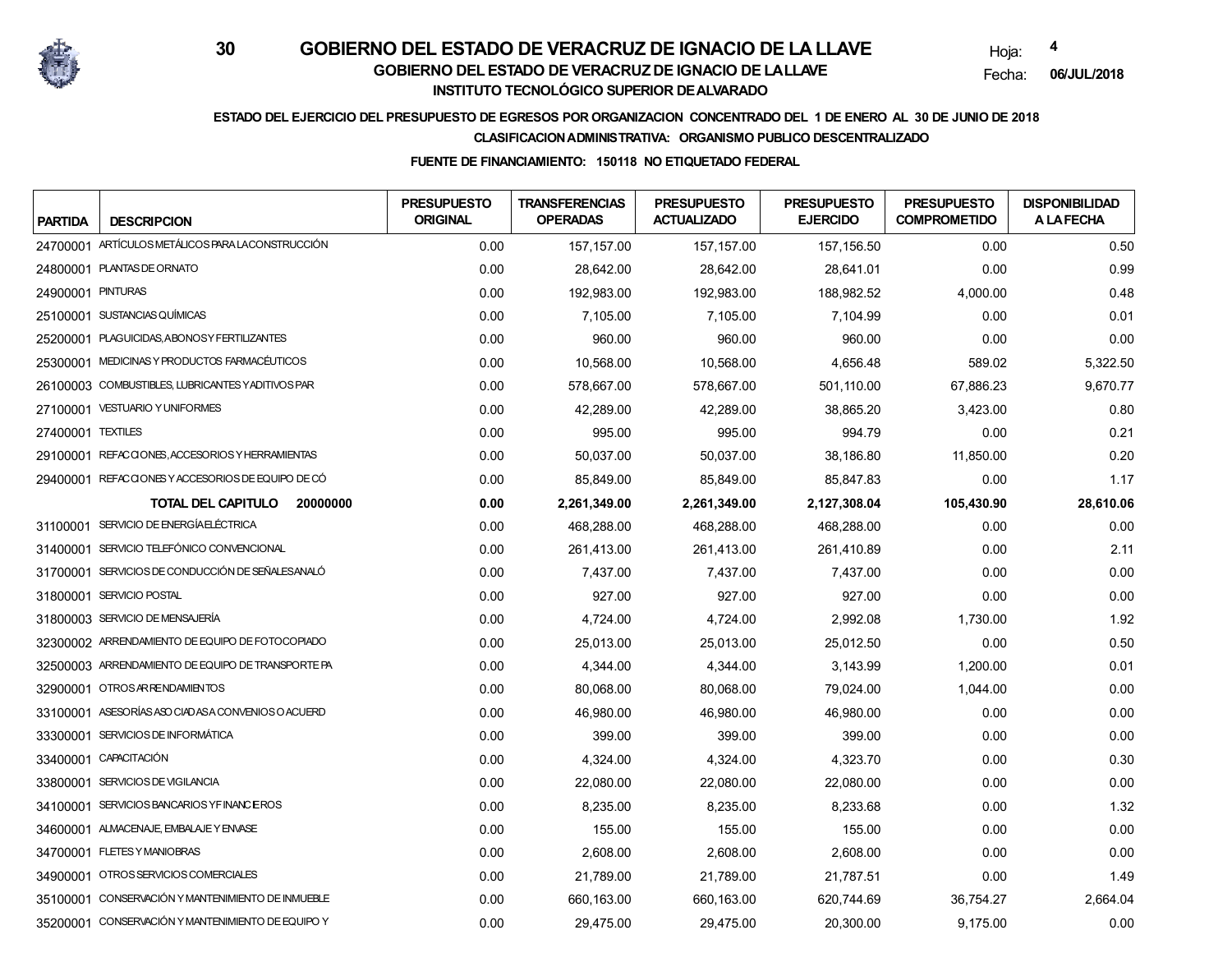

Hoja:**5**

Fecha:**06/JUL/2018**

## **ESTADO DEL EJERCICIO DEL PRESUPUESTO DE EGRESOS POR ORGANIZACION CONCENTRADO DEL 1 DE ENERO AL 30 DE JUNIO DE 2018**

#### **CLASIFICACION ADMINISTRATIVA: ORGANISMO PUBLICO DESCENTRALIZADO**

### **FUENTE DE FINANCIAMIENTO: 150118 NO ETIQUETADO FEDERAL**

| <b>PARTIDA</b><br><b>DESCRIPCION</b>                  | <b>PRESUPUESTO</b><br><b>ORIGINAL</b> | <b>TRANSFERENCIAS</b><br><b>OPERADAS</b> | <b>PRESUPUESTO</b><br><b>ACTUALIZADO</b> | <b>PRESUPUESTO</b><br><b>EJERCIDO</b> | <b>PRESUPUESTO</b><br><b>COMPROMETIDO</b> | <b>DISPONIBILIDAD</b><br><b>ALAFECHA</b> |
|-------------------------------------------------------|---------------------------------------|------------------------------------------|------------------------------------------|---------------------------------------|-------------------------------------------|------------------------------------------|
| CONSERVACIÓN Y MANTENIMIENTO DE BIENES I<br>35300001  | 0.00                                  | 92,295.00                                | 92,295.00                                | 92,294.45                             | 0.00                                      | 0.55                                     |
| 35500003 CONSERVACIÓN Y MANTENIMIENTO DE VEHÍCULO     | 0.00                                  | 89,568.00                                | 89,568.00                                | 89,566.24                             | 0.00                                      | 1.76                                     |
| SERVICIO DE LAVANDERÍA, LIMPIEZA, HIGIENE<br>35800001 | 0.00                                  | 221,386.00                               | 221,386.00                               | 221,384.44                            | 0.00                                      | 1.56                                     |
| 35900001 FUMIGACIÓN                                   | 0.00                                  | 143.870.00                               | 143,870.00                               | 143,870.00                            | 0.00                                      | 0.00                                     |
| 36100003 OTROS GASTOS DE PUBLICACIÓN, DIFUSIÓN E      | 0.00                                  | 216,945.00                               | 216,945.00                               | 216,266.57                            | 676.00                                    | 2.43                                     |
| PASAJES NACIONALES A SERVIDORES PÚBLICOS<br>37100001  | 0.00                                  | 45,657.00                                | 45,657.00                                | 45,656.18                             | 0.00                                      | 0.82                                     |
| PASAJES NACIONALES A SERVIDORES PÚBLICOS<br>37200001  | 0.00                                  | 182.130.00                               | 182.130.00                               | 125.193.82                            | 52,861.65                                 | 4,074.53                                 |
| VIÁTICOS NACIONALES A SERVIDORES PÚBLICOS<br>37500001 | 0.00                                  | 591,154.00                               | 591,154.00                               | 517,086.27                            | 64,534.45                                 | 9,533.28                                 |
| 37900001 TRASLADOS LOCALES                            | 0.00                                  | 39,270.00                                | 39,270.00                                | 33,348.90                             | 5,660.59                                  | 260.51                                   |
| CONGRESOS Y CONVENCIONES<br>38300001                  | 0.00                                  | 18,950.00                                | 18,950.00                                | 18,100.00                             | 850.00                                    | 0.00                                     |
| OTROS IMPUESTOS, DERECHOS Y CUOTAS<br>39200001        | 0.00                                  | 6,474.00                                 | 6,474.00                                 | 4,674.00                              | 1,800.00                                  | 0.00                                     |
| 39900001 FONDO REVOLVENTE                             | 0.00                                  | 25,000.00                                | 25,000.00                                | 0.00                                  | 25,000.00                                 | 0.00                                     |
| <b>TOTAL DEL CAPITULO</b><br>30000000                 | 0.00                                  | 3,321,121.00                             | 3,321,121.00                             | 3,103,287.91                          | 201,285.96                                | 16,547.13                                |
| 44500004 SUBSIDIOSA SINDICATOS                        | 0.00                                  | 87,700.00                                | 87,700.00                                | 87,700.00                             | 0.00                                      | 0.00                                     |
| <b>TOTAL DEL CAPITULO</b><br>40000000                 | 0.00                                  | 87,700.00                                | 87,700.00                                | 87,700.00                             | 0.00                                      | 0.00                                     |
| MOBILIARIO Y EQUIPO DE OFICINA<br>51100001            | 0.00                                  | 2,455.00                                 | 2,455.00                                 | 2,454.19                              | 0.00                                      | 0.81                                     |
| 51200001 OTROSMUEBLES                                 | 0.00                                  | 10.000.00                                | 10,000.00                                | 10,000.00                             | 0.00                                      | 0.00                                     |
| EQUIPO FOTOGRÁFICO<br>52300001                        | 0.00                                  | 26,000.00                                | 26,000.00                                | 25,999.00                             | 0.00                                      | 1.00                                     |
| <b>TOTAL DEL CAPITULO</b><br>50000000                 | 0.00                                  | 38,455.00                                | 38,455.00                                | 38,453.19                             | 0.00                                      | 1.81                                     |
| <b>TOTAL FUENTE FINANCIAMIENTO</b>                    | 0.00                                  | 15,525,282.00                            | 15,525,282.00                            | 15,123,155.67                         | 356,967.33                                | 45,159.00                                |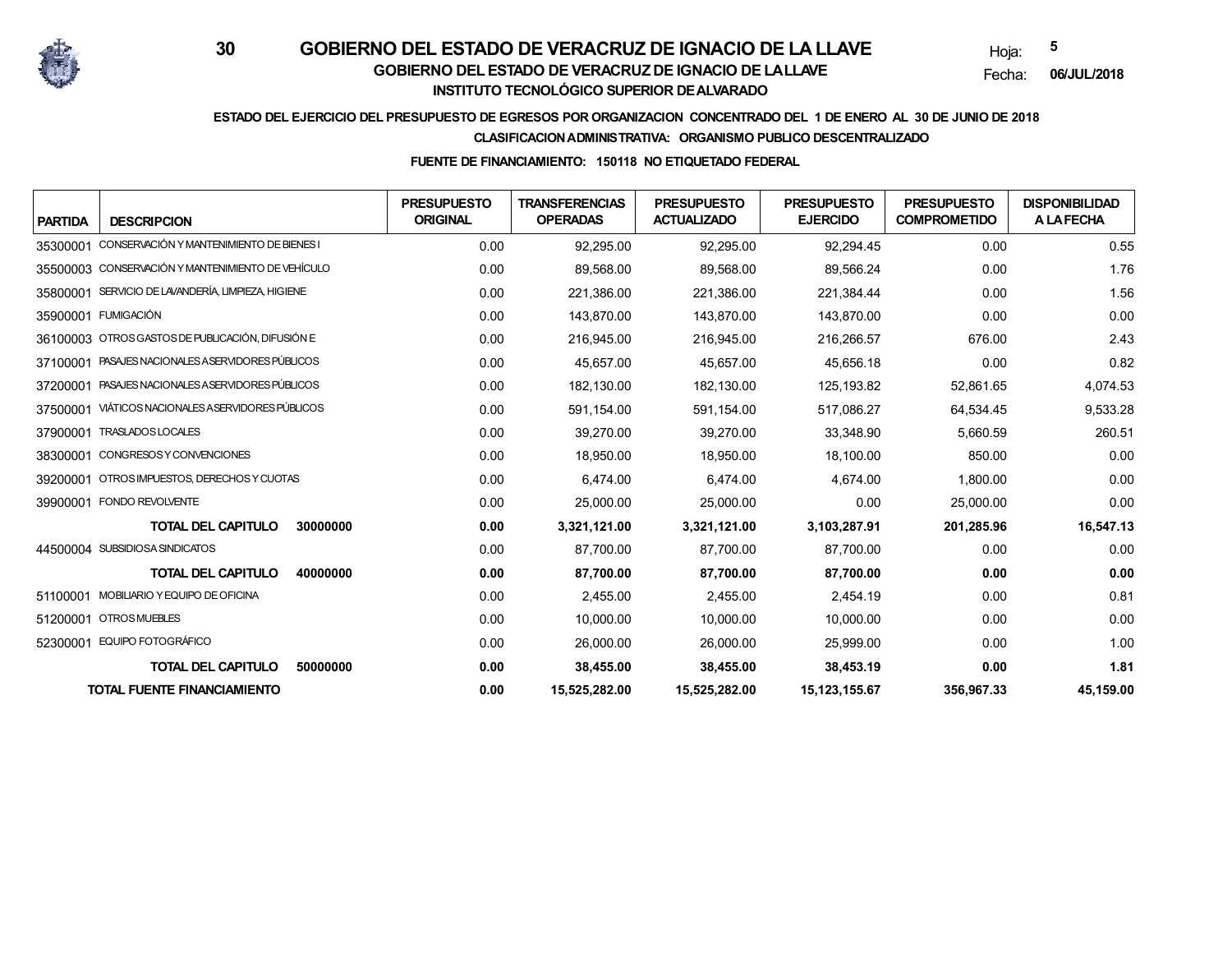

Hoja:**6**

Fecha:**06/JUL/2018**

## **ESTADO DEL EJERCICIO DEL PRESUPUESTO DE EGRESOS POR ORGANIZACION CONCENTRADO DEL 1 DE ENERO AL 30 DE JUNIO DE 2018**

### **CLASIFICACION ADMINISTRATIVA: ORGANISMO PUBLICO DESCENTRALIZADO**

### **FUENTE DE FINANCIAMIENTO: 160118 NO ETIQUETADO SUBSIDIO ESTATAL**

| <b>PARTIDA</b>     | <b>DESCRIPCION</b>                                 | <b>PRESUPUESTO</b><br><b>ORIGINAL</b> | <b>TRANSFERENCIAS</b><br><b>OPERADAS</b> | <b>PRESUPUESTO</b><br><b>ACTUALIZADO</b> | <b>PRESUPUESTO</b><br><b>EJERCIDO</b> | <b>PRESUPUESTO</b><br><b>COMPROMETIDO</b> | <b>DISPONIBILIDAD</b><br><b>A LAFECHA</b> |
|--------------------|----------------------------------------------------|---------------------------------------|------------------------------------------|------------------------------------------|---------------------------------------|-------------------------------------------|-------------------------------------------|
|                    | 11300001 SUELDOSY SALARIOS                         | 14,749,931.00                         | 789,720.00                               | 15,539,651.00                            | 9,802,294.50                          | 5,737,356.50                              | 0.00                                      |
|                    | 12300001 REMUNERACIONES POR SERVICIOS ESPECIALES   | 2,604,000.00                          | 0.00                                     | 2,604,000.00                             | 1,917,394.02                          | 686,605.98                                | 0.00                                      |
|                    | 13200002 GRATIFICACIÓN ANUAL                       | 1,177,218.00                          | 0.00                                     | 1,177,218.00                             | 12,975.60                             | 1,164,242.40                              | 0.00                                      |
|                    | 13200003 PRIMA VACACIONAL                          | 800,000.00                            | 0.00                                     | 800,000.00                               | 799,125.02                            | 874.98                                    | 0.00                                      |
|                    | 13400001 COMPENSACIONES FIJAS                      | 48,000.00                             | 0.00                                     | 48,000.00                                | 0.00                                  | 48,000.00                                 | 0.00                                      |
|                    | 14100001 INSTITUTO MEXICANO DEL SEGURO SOCIAL      | 844.000.00                            | 181,642.00                               | 1,025,642.00                             | 639,546.00                            | 386.096.00                                | 0.00                                      |
| 14200002 INFONAVIT |                                                    | 800,000.00                            | 0.00                                     | 800,000.00                               | 299,938.55                            | 500,061.45                                | 0.00                                      |
|                    | 14300001 SISTEMA DEAHORRO PARA EL RETIRO           | 800,000.00                            | 0.00                                     | 800,000.00                               | 356,389.54                            | 443,610.46                                | 0.00                                      |
|                    | 15100001 CUOTAS PARAEL FONDO DEAHORROY FONDO D     | 75,000.00                             | 0.00                                     | 75,000.00                                | 22,661.19                             | 52,338.81                                 | 0.00                                      |
|                    | 15200001 PENSIONES, JUBILACIONES E INDEMNIZACIONES | 60,000.00                             | 0.00                                     | 60,000.00                                | 0.00                                  | 60,000.00                                 | 0.00                                      |
|                    | 15400003 MATERIAL DIDÁCTICO                        | 280,000.00                            | 0.00                                     | 280,000.00                               | 184,433.77                            | 95,566.23                                 | 0.00                                      |
| 15400004 DESPENSA  |                                                    | 1,000,000.00                          | 1,000,000.00-                            | 0.00                                     | 0.00                                  | 0.00                                      | 0.00                                      |
|                    | 15400013 SERVICIO DE GUARDERÍAS                    | 7,000.00                              | 0.00                                     | 7,000.00                                 | 6,200.00                              | 800.00                                    | 0.00                                      |
|                    | 15400031 GRATIFICACIÓN                             | 29,000.00                             | 111,645.00                               | 140,645.00                               | 111,740.50                            | 28,904.50                                 | 0.00                                      |
|                    | 17100001 ESTÍMULO POR ANTIGÜEDAD                   | 619,000.00                            | 0.00                                     | 619.000.00                               | 109,289.89                            | 509,710.11                                | 0.00                                      |
|                    | 17100004 ESTÍMULO POR PUNTUALIDAD YASISTENCIA      | 235,992.00                            | 288,583.00                               | 524,575.00                               | 513,876.24                            | 10,698.76                                 | 0.00                                      |
|                    | <b>TOTAL DEL CAPITULO</b><br>10000000              | 24,129,141.00                         | 371,590.00                               | 24,500,731.00                            | 14,775,864.82                         | 9,724,866.18                              | 0.00                                      |
|                    | 21100001 MATERIALES Y ÚTILES DE OFICINA            | 0.00                                  | 262,676.00                               | 262,676.00                               | 262,675.79                            | 0.00                                      | 0.21                                      |
|                    | 21200001 MATERIALES Y ÚTILES DE IMPRESIÓN Y REPRO  | 0.00                                  | 32,508.00                                | 32,508.00                                | 32,507.32                             | 0.00                                      | 0.68                                      |
|                    | 21600001 MATERIAL DE LIMPIEZA                      | 0.00                                  | 65,515.00                                | 65,515.00                                | 62,691.27                             | 0.00                                      | 2,823.73                                  |
|                    | 22100004 PRODUCTOSALIMENTICIOS PARAEL PERSONAL     | 0.00                                  | 3,288.00                                 | 3,288.00                                 | 3,287.50                              | 0.00                                      | 0.50                                      |
|                    | 24100001 PRODUCTOS MINERALES NO METÁLICOS          | 250,000.00                            | 82,436.00-                               | 167,564.00                               | 42,567.94                             | 0.00                                      | 124,996.06                                |
|                    | 24200001 CEMENTO Y PRO DUCTOS DE CONCRETO          | 200,000.00                            | 100,002.00-                              | 99,998.00                                | 0.00                                  | 0.00                                      | 99,998.00                                 |
|                    | 24300001 CAL, YESO Y PRODUCTOS DE YESO             | 144,393.00                            | 72,198.00-                               | 72.195.00                                | 0.00                                  | 0.00                                      | 72,195.00                                 |
|                    | 24400001 MADERAY PRODUCTOS DE MADERA               | 200,000.00                            | 100,002.00-                              | 99,998.00                                | 0.00                                  | 0.00                                      | 99,998.00                                 |
|                    | 24500001 VIDRIO Y PRODUCTOS DEVIDRIO               | 210,000.00                            | 105,000.00-                              | 105,000.00                               | 0.00                                  | 0.00                                      | 105,000.00                                |
|                    | 24600001 MATERIAL ELÉCTRICO Y ELECTRÓNICO          | 250,000.00                            | 20,288.00-                               | 229,712.00                               | 104,715.01                            | 0.00                                      | 124,996.99                                |
|                    | 24700001 ARTÍCULOS METÁLICOS PARA LACONSTRUCCIÓN   | 198,983.00                            | 49,916.00-                               | 149,067.00                               | 49,575.50                             | 0.00                                      | 99,491.50                                 |
|                    | 24800001 PLANTAS DE ORNATO                         | 50,000.00                             | 24,996.00-                               | 25,004.00                                | 0.00                                  | 0.00                                      | 25,004.00                                 |
| 24900001 PINTURAS  |                                                    | 250,000.00                            | 88,932.00-                               | 161,068.00                               | 36,065.10                             | 0.00                                      | 125,002.90                                |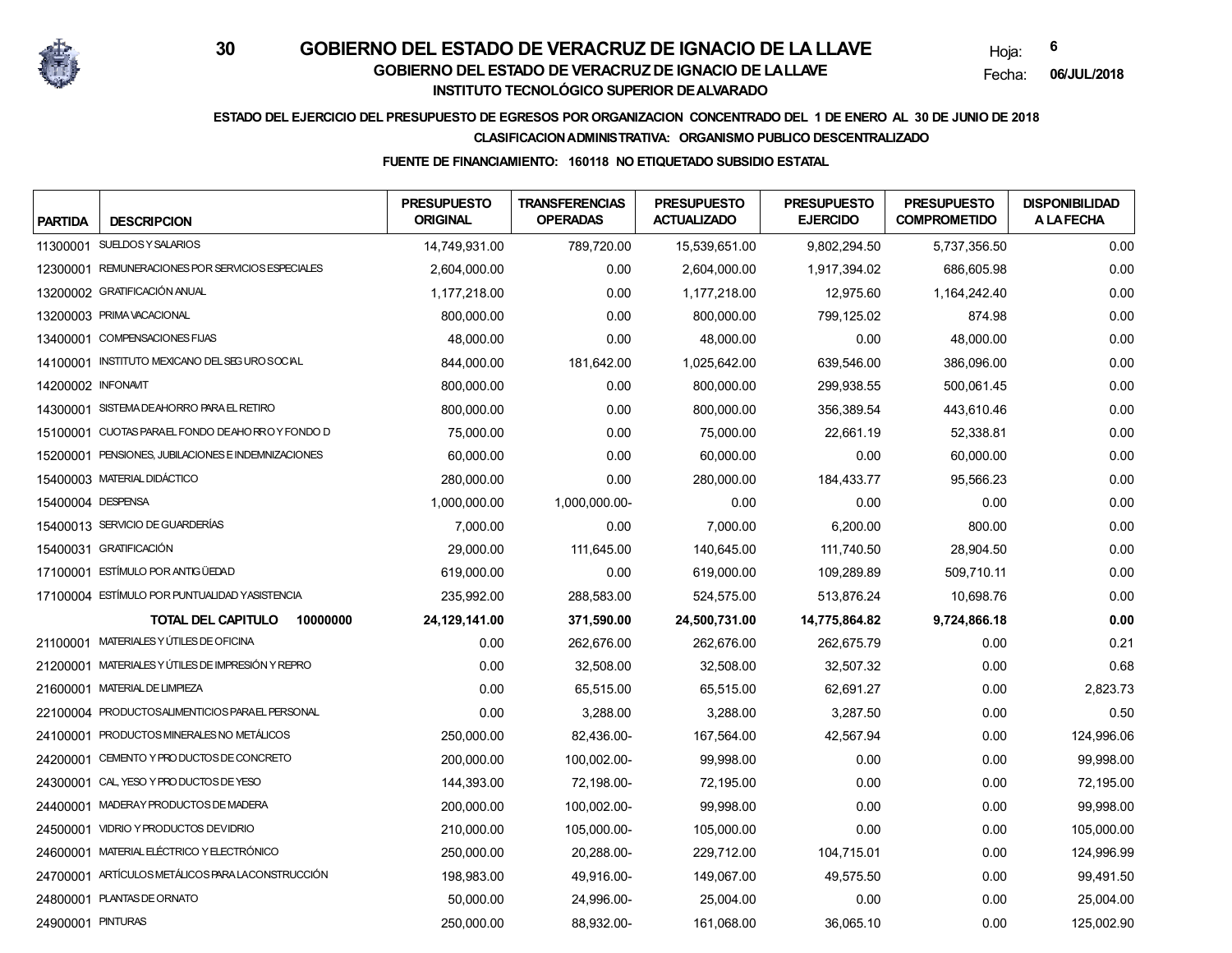

Hoja:**7**

Fecha:**06/JUL/2018**

## **ESTADO DEL EJERCICIO DEL PRESUPUESTO DE EGRESOS POR ORGANIZACION CONCENTRADO DEL 1 DE ENERO AL 30 DE JUNIO DE 2018**

### **CLASIFICACION ADMINISTRATIVA: ORGANISMO PUBLICO DESCENTRALIZADO**

### **FUENTE DE FINANCIAMIENTO: 160118 NO ETIQUETADO SUBSIDIO ESTATAL**

| <b>PARTIDA</b>    | <b>DESCRIPCION</b>                                 | <b>PRESUPUESTO</b><br><b>ORIGINAL</b> | <b>TRANSFERENCIAS</b><br><b>OPERADAS</b> | <b>PRESUPUESTO</b><br><b>ACTUALIZADO</b> | <b>PRESUPUESTO</b><br><b>EJERCIDO</b> | <b>PRESUPUESTO</b><br><b>COMPROMETIDO</b> | <b>DISPONIBILIDAD</b><br><b>A LAFECHA</b> |
|-------------------|----------------------------------------------------|---------------------------------------|------------------------------------------|------------------------------------------|---------------------------------------|-------------------------------------------|-------------------------------------------|
|                   | 25100001 SUSTANCIAS QUÍMICAS                       | 0.00                                  | 1,532.00                                 | 1,532.00                                 | 1,531.20                              | 0.00                                      | 0.80                                      |
|                   | 26100003 COMBUSTIBLES, LUBRICANTES YADITIVOS PAR   | 0.00                                  | 9,905.00                                 | 9,905.00                                 | 9,904.04                              | 0.00                                      | 0.96                                      |
|                   | 27100001 VESTUARIO Y UNIFORMES                     | 0.00                                  | 9,605.00                                 | 9,605.00                                 | 9,604.80                              | 0.00                                      | 0.20                                      |
| 27400001 TEXTILES |                                                    | 0.00                                  | 31,950.00                                | 31,950.00                                | 0.00                                  | 31,950.00                                 | 0.00                                      |
| 27500001 BLANCOS  |                                                    | 0.00                                  | 30,000.00                                | 30,000.00                                | 0.00                                  | 30,000.00                                 | 0.00                                      |
|                   | 29100001 REFACCIONES, ACCESORIOS Y HERRAMIENTAS    | 60.678.00                             | 40.503.00                                | 101.181.00                               | 70,844.60                             | 0.00                                      | 30.336.40                                 |
|                   | 29100002 MATERIAL PARA TALLERES                    | 65,900.00                             | 32,952.00-                               | 32,948.00                                | 0.00                                  | 0.00                                      | 32,948.00                                 |
|                   | 29400001 REFACCIONES Y ACCESORIOS DE EQUIPO DE CÓ  | 0.00                                  | 7,978.00                                 | 7,978.00                                 | 7,977.18                              | 0.00                                      | 0.82                                      |
|                   | 29600001 NEUMÁTICOS Y CÁMARAS                      | 64,360.00                             | 32,184.00-                               | 32,176.00                                | 0.00                                  | 0.00                                      | 32,176.00                                 |
|                   | <b>TOTAL DEL CAPITULO</b><br>20000000              | 1,944,314.00                          | 213,446.00-                              | 1,730,868.00                             | 693,947.25                            | 61,950.00                                 | 974,970.75                                |
|                   | 31400001 SERVICIO TELEFÓNICO CONVENCIONAL          | 684.679.00                            | 342.342.00-                              | 342.337.00                               | 0.00                                  | 0.00                                      | 342,337.00                                |
|                   | 32500003 ARRENDAMIENTO DE EQUIPO DE TRANSPORTE PA  | 0.00                                  | 174,320.00                               | 174,320.00                               | 174,320.00                            | 0.00                                      | 0.00                                      |
|                   | 32900001 OTROS AR RENDAMIENTOS                     | 0.00                                  | 47,900.00                                | 47,900.00                                | 47,900.00                             | 0.00                                      | 0.00                                      |
|                   | 33100001 ASESORÍAS ASO CIADAS A CONVENIOS O ACUERD | 304,259.00                            | 45,741.00-                               | 258,518.00                               | 83,520.00                             | 0.00                                      | 174,998.00                                |
|                   | 33300001 SERVICIOS DE INFORMÁTICA                  | 41,760.00                             | 0.00                                     | 41.760.00                                | 41,760.00                             | 0.00                                      | 0.00                                      |
|                   | 33400001 CAPACITACIÓN                              | 200,000.00                            | 100,002.00-                              | 99,998.00                                | 0.00                                  | 0.00                                      | 99,998.00                                 |
| 33800001          | SERVICIOS DE VIGILANCIA                            | 1,200,000.00                          | 66,128.00-                               | 1,133,872.00                             | 533,872.00                            | 0.00                                      | 600,000.00                                |
| 34100001          | SERVICIOS BANCARIOS YF INANC EROS                  | 15,000.00                             | 1,438.00                                 | 16,438.00                                | 8,936.64                              | 0.00                                      | 7,501.36                                  |
| 34500001          | SEGUROS DE BIENES PATRIMONIALES                    | 0.00                                  | 31,529.00                                | 31,529.00                                | 31,527.78                             | 0.00                                      | 1.22                                      |
| 35100001          | CONSERVACIÓN Y MANTENIMIENTO DE INMUEBLE           | 127,600.00                            | 374,671.00                               | 502,271.00                               | 457,918.81                            | 4,350.00                                  | 40,002.19                                 |
|                   | 35200001 CONSERVACIÓN Y MANTENIMIENTO DE EQUIPO Y  | 0.00                                  | 179,800.00                               | 179,800.00                               | 179,800.00                            | 0.00                                      | 0.00                                      |
|                   | 35300001 CONSERVACIÓN Y MANTENIMIENTO DE BIENES I  | 95,874.00                             | 0.00                                     | 95.874.00                                | 95.874.00                             | 0.00                                      | 0.00                                      |
|                   | 35500003 CONSERVACIÓN Y MANTENIMIENTO DE VEHÍCULO  | 0.00                                  | 42,364.00                                | 42,364.00                                | 42,362.58                             | 0.00                                      | 1.42                                      |
|                   | 35800001 SERVICIO DE LAVANDERÍA, LIMPIEZA, HIGIENE | 0.00                                  | 48,908.00                                | 48,908.00                                | 48.907.17                             | 0.00                                      | 0.83                                      |
|                   | 35900001 FUMIGACIÓN                                | 0.00                                  | 75,400.00                                | 75,400.00                                | 75,400.00                             | 0.00                                      | 0.00                                      |
|                   | 36100003 OTROS GASTOS DE PUBLICACIÓN, DIFUSIÓN E   | 304,126.00                            | 321,331.00                               | 625,457.00                               | 623,832.80                            | 0.00                                      | 1,624.20                                  |
|                   | 37200001 PASAJES NACIONALES ASERVIDORES PÚBLICOS   | 0.00                                  | 2,455.00                                 | 2,455.00                                 | 2,455.00                              | 0.00                                      | 0.00                                      |
|                   | 37500001 VIÁTICOS NACIONALES ASERVIDORES PÚBLICOS  | 0.00                                  | 63,444.00                                | 63,444.00                                | 63,442.92                             | 0.00                                      | 1.08                                      |
|                   | 37900001 TRASLADOS LOCALES                         | 0.00                                  | 1,215.00                                 | 1,215.00                                 | 0.00                                  | 0.00                                      | 1,215.00                                  |
|                   | 38200002 ACTIVIDADES CÍVICAS Y FESTIVIDADES        | 138,292.00                            | 19,148.00-                               | 119, 144.00                              | 0.00                                  | 0.00                                      | 119, 144.00                               |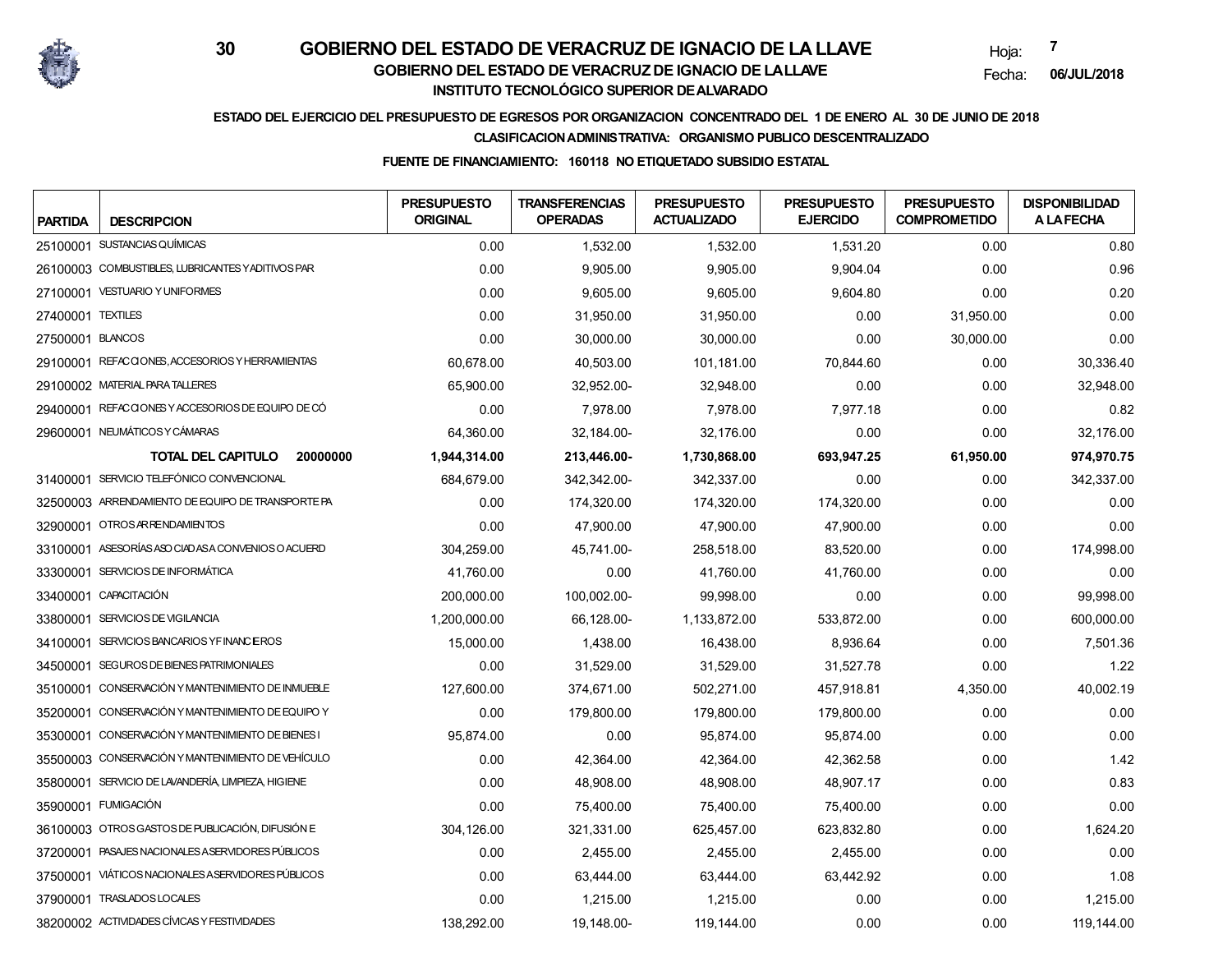

Hoja:**8**

Fecha:**06/JUL/2018**

## **ESTADO DEL EJERCICIO DEL PRESUPUESTO DE EGRESOS POR ORGANIZACION CONCENTRADO DEL 1 DE ENERO AL 30 DE JUNIO DE 2018**

#### **CLASIFICACION ADMINISTRATIVA: ORGANISMO PUBLICO DESCENTRALIZADO**

#### **FUENTE DE FINANCIAMIENTO: 160118 NO ETIQUETADO SUBSIDIO ESTATAL**

| <b>PARTIDA</b> | <b>DESCRIPCION</b>                              |          | <b>PRESUPUESTO</b><br><b>ORIGINAL</b> | <b>TRANSFERENCIAS</b><br><b>OPERADAS</b> | <b>PRESUPUESTO</b><br><b>ACTUALIZADO</b> | <b>PRESUPUESTO</b><br><b>EJERCIDO</b> | <b>PRESUPUESTO</b><br><b>COMPROMETIDO</b> | <b>DISPONIBILIDAD</b><br><b>A LAFECHA</b> |
|----------------|-------------------------------------------------|----------|---------------------------------------|------------------------------------------|------------------------------------------|---------------------------------------|-------------------------------------------|-------------------------------------------|
| 39800001       | IMPUESTO 2% SOBRE NÓMINA                        |          | 976.388.00                            | 186.833.00                               | .163.221.00                              | 663.131.36                            | 0.00                                      | 500.089.64                                |
|                | <b>TOTAL DEL CAPITULO</b>                       | 30000000 | 4,087,978.00                          | 978.247.00                               | 5,066,225.00                             | 3,174,961.06                          | 4,350.00                                  | 1,886,913.94                              |
|                | 44500004 SUBSIDIOSA SINDICATOS                  |          | 0.00                                  | 114.500.00                               | 114.500.00                               | 108.800.00                            | 0.00                                      | 5.700.00                                  |
|                | <b>TOTAL DEL CAPITULO</b>                       | 40000000 | 0.00                                  | 114.500.00                               | 114.500.00                               | 108.800.00                            | 0.00                                      | 5,700.00                                  |
| 51500001       | <b>BIENES INFORMÁTICOS</b>                      |          | 0.00                                  | 32.023.00                                | 32,023.00                                | 32.022.80                             | 0.00                                      | 0.20                                      |
|                | 56200002 MAQUINARIAY EQUIPO PARASUMINISTRO DE A |          | 0.00                                  | 11.098.00                                | 11.098.00                                | 5.548.70                              | 0.00                                      | 5,549.30                                  |
| 56600001       | MAQUINARIAY EQUIPO ELÉCTRICO Y ELECTRÓN         |          | 0.00                                  | 6.276.00                                 | 6.276.00                                 | 6.275.18                              | 0.00                                      | 0.82                                      |
|                | <b>TOTAL DEL CAPITULO</b>                       | 50000000 | 0.00                                  | 49.397.00                                | 49.397.00                                | 43.846.68                             | 0.00                                      | 5.550.32                                  |
|                | TOTAL FUENTE FINANCIAMIENTO                     |          | 30,161,433.00                         | 1.300.288.00                             | 31,461,721.00                            | 18,797,419.81                         | 9,791,166.18                              | 2,873,135.01                              |